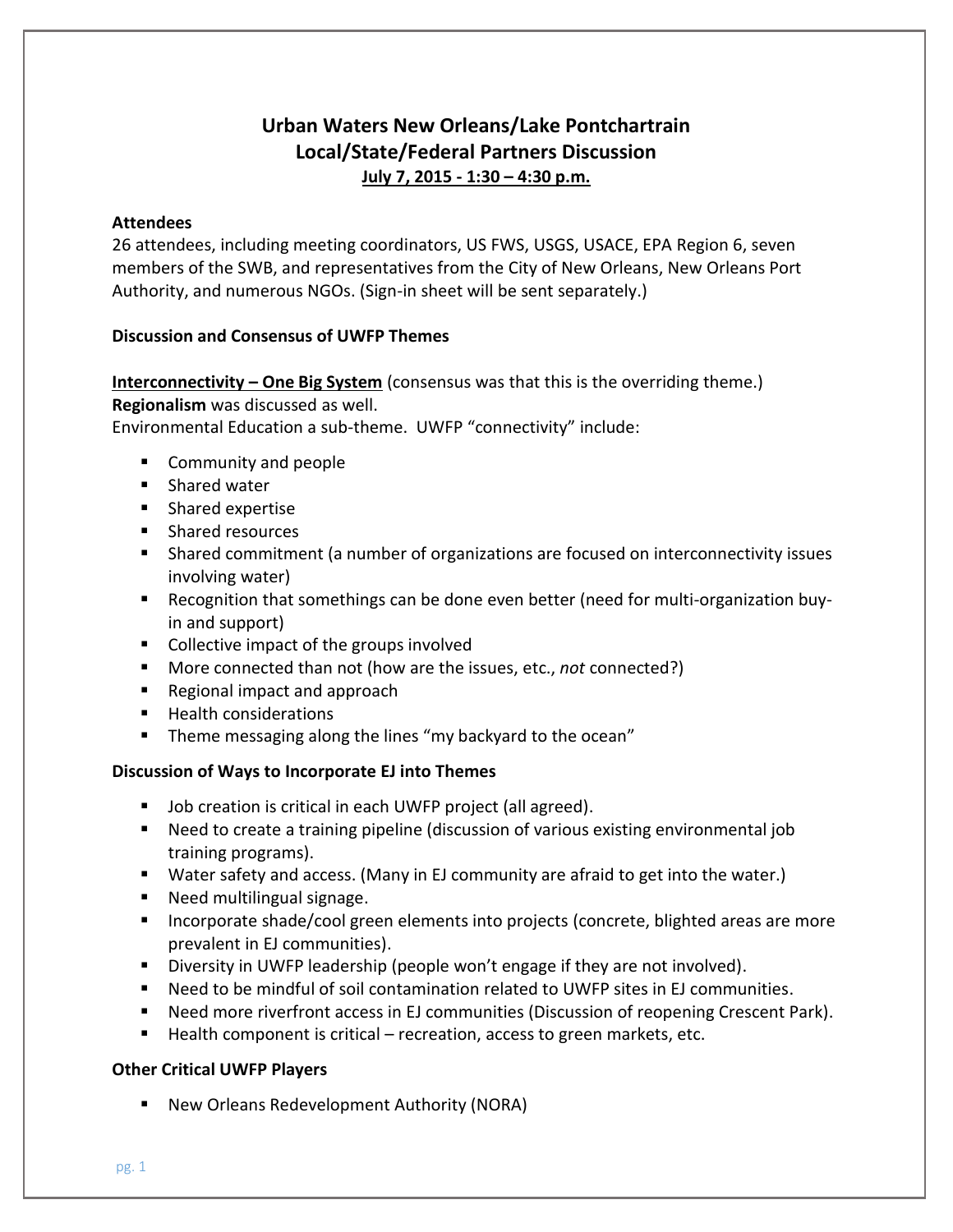- NO school systems
- Mayor's Office
- NO Parks and Parkways
- Regional Planning Commission
- **Land Trust**
- Health Department
- **EXECU/Tulane schools of public health**
- **Others in the public health community**

## **NOLA UWFP Partners Assets/Resources Available**

- Federal Partner environmental education resources, including training programs, staff, sites, connections to schools, etc.
- **Federal participation regarding the regulatory framework.**
- **Federal Partner high-level expertise and knowledge of project funding systems.**
- **Asset mapping capability (NOLA Vibe).**
- Ability to tap grants funding.
- **Collaborative orientation.**
- **Water networking.**

## **Corporate/Governmental/Nonprofit Environmental Education Tie-ins**

- New Orleans Environmental Education Collaborative (publishes guide to environmental education instructors).
- US FWS environmental education programs.
- Port of New Orleans environmental education programs and tours. (Contacts: Emily Federer and Paul Matthews.)
- **Meraux Foundation (focus on teacher education).**
- **Girls Collaborative.**
- Sewerage & Water Board (SWB) green funding and water education and training, including green education for professionals.
- Friends of Lafitte Corridor (FOLC) educational walks, stormwater pilot programs and education.
- Greater New Orleans Water Collaborative's numerous educational outreach programs and projects.
- **Green Project.**
- Lake Pontchartrain Basin Foundation (LPBF) environmental education programs. LPBF wants to develop an educational facility

# **What is the NOLA UWFP?**

(Added to the agenda and information handed out)

- Goal is to reconnect urban communities to their waterways.
- **Strong emphasis on projects in EJ communities.**
- Restoring the health of urban waterways.
- Connecting people with water.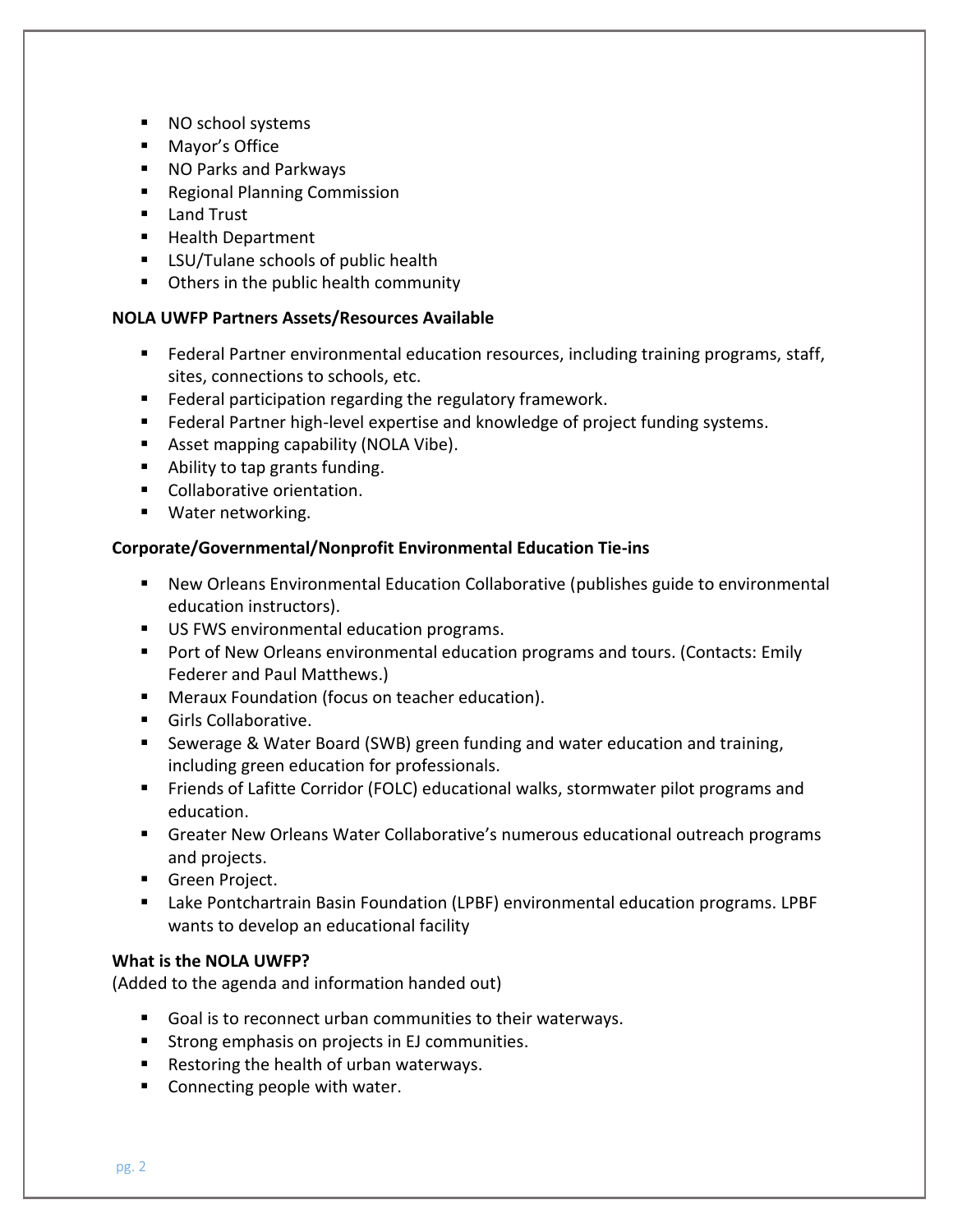### **Assets Needed for Local Organizations to Become NOLA UWFP Lead or Co-Lead** (Added to the agenda)

- Funding (1-2 year grants available, possibly other funding).
- $\blacksquare$  Help finding funding.
- Dedicated staff member.
- **Dedicated location in which to meet.**
- Buy-in that all stand to benefit from keeping the UW programs going.
- Having goals of UWFP as part of the organization's own mission.

## **NOLA UW Local Lead Qualifications**

(Added to the agenda)

- **Passion (how badly do they want to be the UW local lead?).**
- **Credibility.**
- Accountability ("skin in the game").
- Ability to provide qualitative and quantitative measurable results.
- Influence the ability to get things done.

## **Potential NOLA UW Local Co-Leads**

- Consensus that a co-lead it could be advantageous to be a government agency with the authority to get things done.
- Regional Planning Commission (not in attendance but mentioned as good candidate)
- City of NO Resilience Office (when fully established)
- SWB
- **NORA**
- **Port of NO (note Emily Federer needed to check with management)**
- **LPBF**
- CSED

## **Other Local Leadership Discussions**

- Create a theme-based UW collaborative, rather than an UW entity, one that would meet to execute a specific project each year. (Question arose as to who would convene the collaborative and make sure that it continued to function.)
- Create an Urban Waters Board to oversee projects. (Group agreed that the challenge would be the legal structure and the fact that other organizations have water-related boards.)

## **Next Steps**

- Representatives of organizations present indicated they would discuss UW leadership role with their upper management.
- Outreach to organizations not present at the meeting will continue.